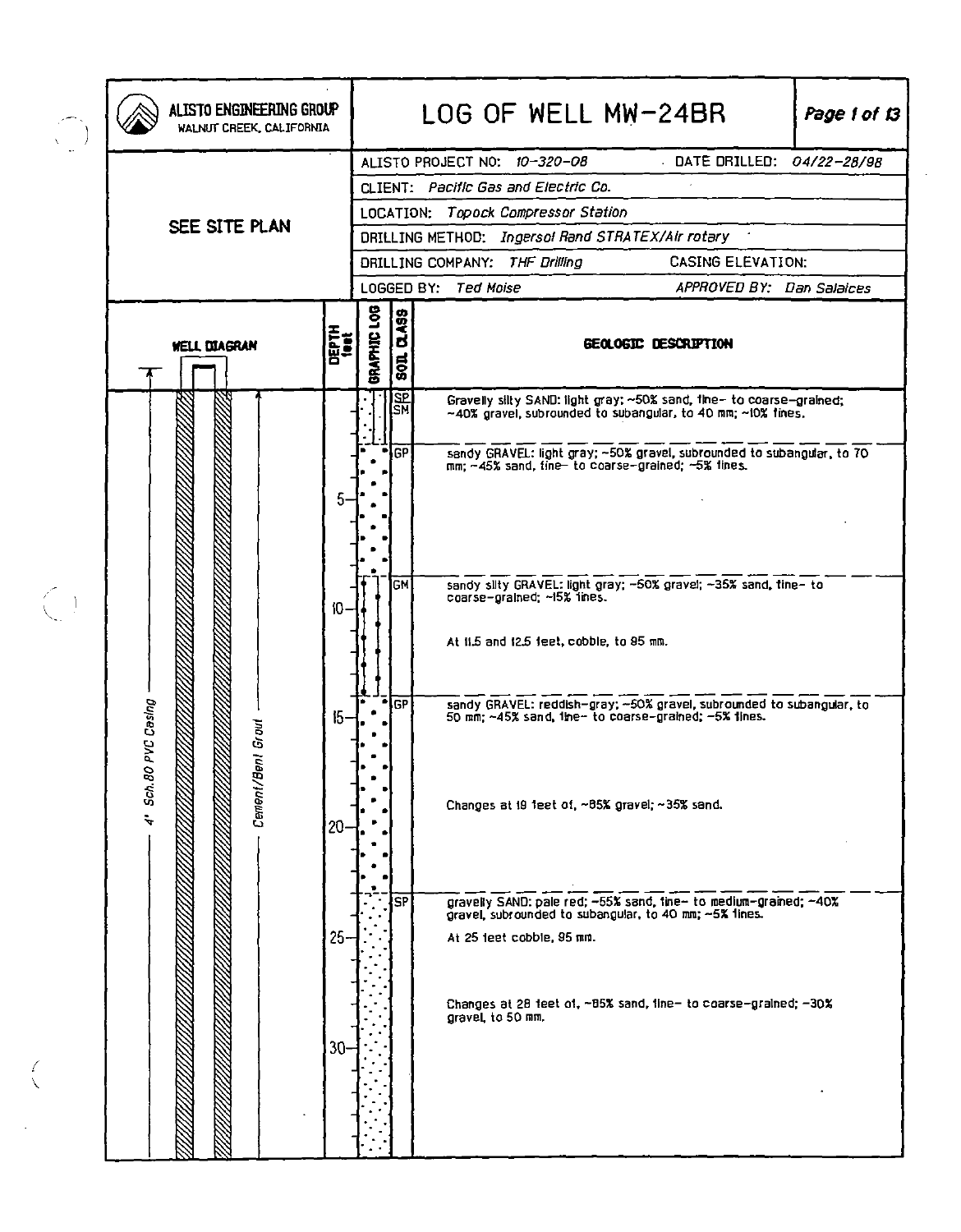| ALISTO ENGINEERING GROUP<br>WALNUT CREEK, CALIFORNIA |                      |             |                                          | LOG OF WELL MW-24BR                                                                                                                                 |                           | Page 2 of 13 |
|------------------------------------------------------|----------------------|-------------|------------------------------------------|-----------------------------------------------------------------------------------------------------------------------------------------------------|---------------------------|--------------|
|                                                      |                      |             |                                          | ALISTO PROJECT NO: 10-320-08                                                                                                                        | DATE DRILLED: 04/22-28/98 |              |
|                                                      |                      |             |                                          | CLIENT: Pacific Gas and Electric Co.                                                                                                                |                           |              |
| SEE SITE PLAN                                        |                      |             |                                          | LOCATION: Topock Compressor Station                                                                                                                 |                           |              |
|                                                      |                      |             |                                          | DRILLING METHOD: Ingersol Rand STRATEX/Air rotary                                                                                                   |                           |              |
|                                                      |                      |             |                                          | DRILLING COMPANY: THE Drilling                                                                                                                      | <b>CASING ELEVATION:</b>  |              |
|                                                      |                      |             |                                          | LOGGED BY: Ted Moise                                                                                                                                | APPROVED BY: Dan Salaices |              |
| <b>WELL DIAGRAN</b>                                  | DEPTH<br><b>Leat</b> | BRAPHIC LOB | <b>DASS</b><br>$\overline{\textbf{301}}$ |                                                                                                                                                     | GEOLOGIC DESCRIPTION      |              |
|                                                      |                      |             | SP                                       | gravely SAND continued.                                                                                                                             |                           |              |
|                                                      |                      |             | ſGP                                      | sandy GRAVEL: light gray to pale red; ~50% gravel, subrounded to subangular, to 80 mm; ~35% sand, tine- to coarse-grained; ~5% tines.               |                           |              |
|                                                      | 40                   |             | <b>SP</b>                                | gravelly SAND: pale yellowish-brown; -55% sand, fine- to<br>coarse-grained; -40% gravel, subrounded to subangular, to 50 mm; -5%                    |                           |              |
|                                                      | 45                   |             |                                          | fines.                                                                                                                                              |                           |              |
|                                                      |                      |             | ĮGМ,<br>ĞΡ                               | silty GRAVEL: light gray; -80% gravel, to 70 mm; -40% fines (rock<br>flour).                                                                        |                           |              |
| Casing<br>Groul                                      | $50-$                |             |                                          | sandy GRAVEL: light gray to light olive-gray; -50% gravel, subrounded<br>to subangular, to 50 mm; -45% sand, fine- to coarse-grained; -5%<br>tines. |                           |              |
| 4 Sch.80 PVC<br>Cement/Bent                          |                      |             |                                          |                                                                                                                                                     |                           |              |
|                                                      | 55                   |             |                                          |                                                                                                                                                     |                           |              |
|                                                      |                      |             |                                          |                                                                                                                                                     |                           |              |
| 60                                                   |                      |             |                                          | Changes at 81 feet are, ~65% gravel; ~30% sand.                                                                                                     |                           |              |
|                                                      | $65 -$               |             |                                          |                                                                                                                                                     |                           |              |
|                                                      |                      |             |                                          |                                                                                                                                                     |                           |              |
|                                                      |                      |             |                                          |                                                                                                                                                     |                           |              |

 $\sim$   $\sim$ 

 $\mathbb{R}^2$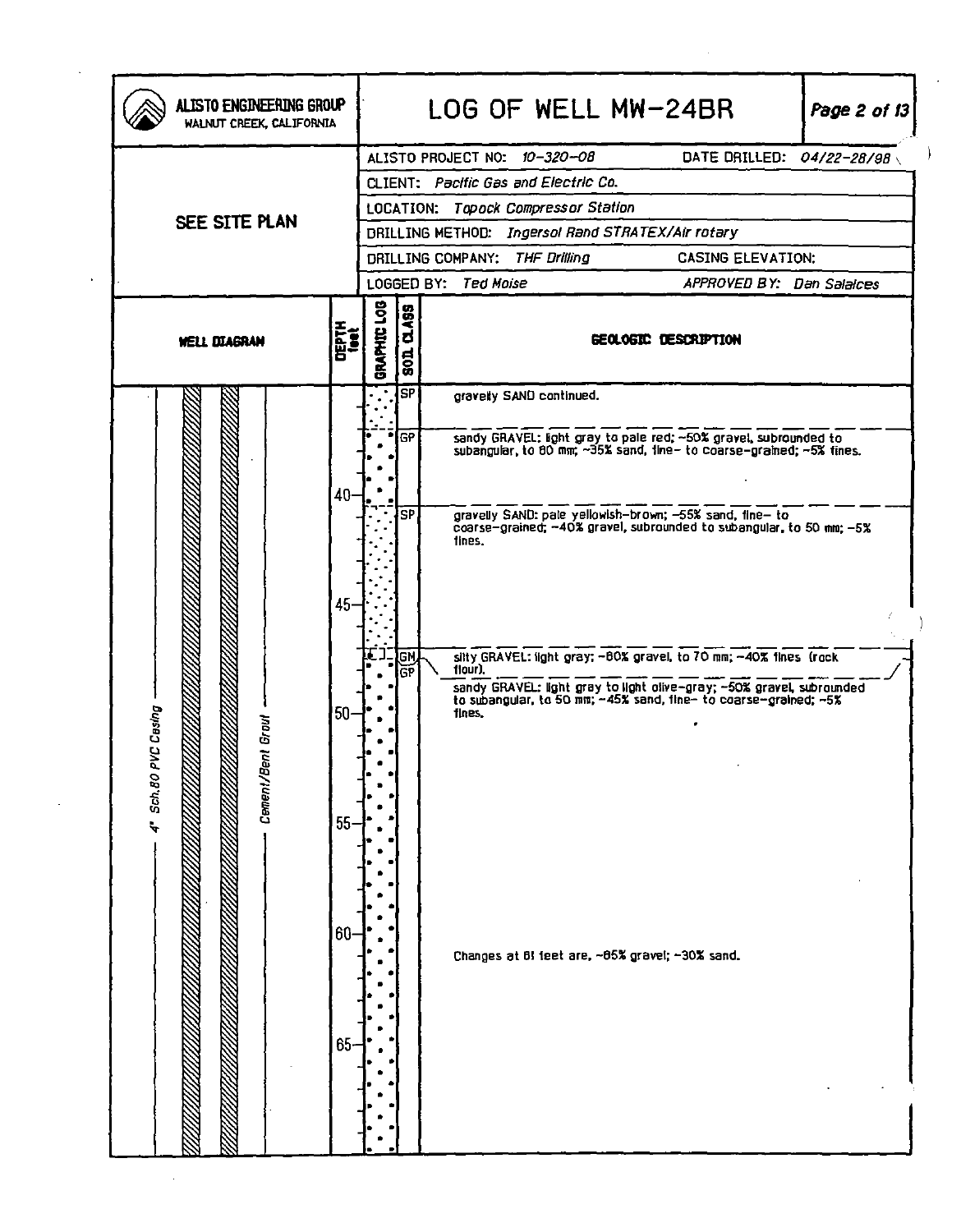

(

J.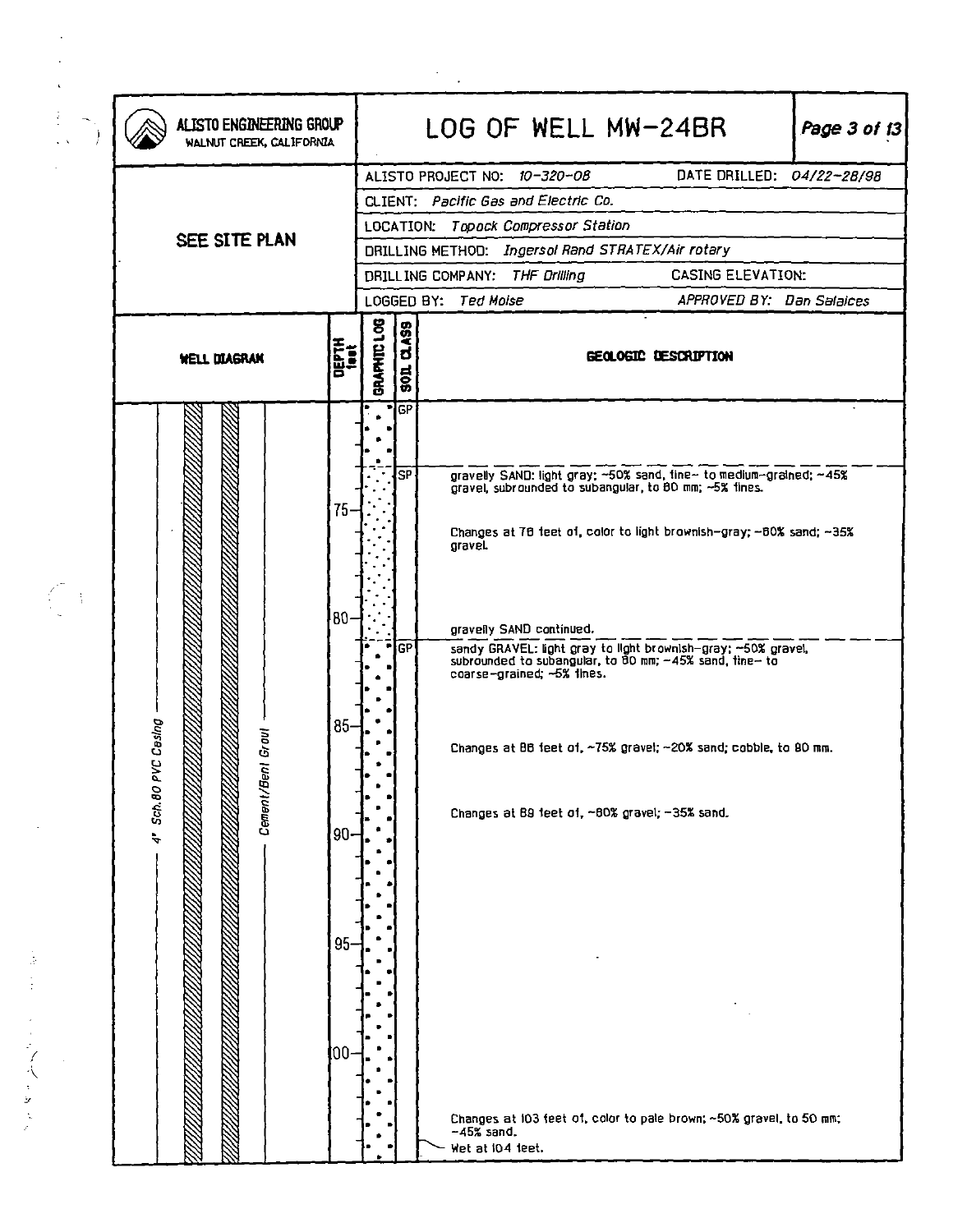|                          | WALNUT CREEK, CALIFORNIA |                                       |             |                               | ALISTO PROJECT NO: 10-320-08                                                                                                                                                                                                                                         | DATE DRILLED: 04/22-28/98   |  |
|--------------------------|--------------------------|---------------------------------------|-------------|-------------------------------|----------------------------------------------------------------------------------------------------------------------------------------------------------------------------------------------------------------------------------------------------------------------|-----------------------------|--|
|                          |                          |                                       |             |                               | CLIENT: Pacific Gas and Electric Co.                                                                                                                                                                                                                                 |                             |  |
|                          |                          |                                       |             |                               | LOCATION: Topock Compressor Station                                                                                                                                                                                                                                  |                             |  |
|                          | SEE SITE PLAN            |                                       |             |                               | DRILLING METHOD: Ingersol Rand STRATEX/Air rotary                                                                                                                                                                                                                    |                             |  |
|                          |                          |                                       |             |                               | DRILLING COMPANY:<br>THF Drilling                                                                                                                                                                                                                                    | <b>CASING ELEVATION:</b>    |  |
|                          |                          |                                       |             |                               | LOGGED BY: Ted Moise                                                                                                                                                                                                                                                 | APPROVED BY: Dan Salaices   |  |
|                          | <b>WELL DIAGRAM</b>      | DEPTH<br>1001                         | BRAFHIC LOB | <b>Q.ASS</b><br>$\frac{1}{9}$ |                                                                                                                                                                                                                                                                      | <b>GEOLOGIC DESCRIPTION</b> |  |
| C Cesing<br>4' Sch.80 PI | n Grout<br>Cement/Be     | NO-<br>$II5-$<br>120-<br>125-<br>130- | ∙∣          | <b>GP</b><br>뗾<br>GP          | sandy slty GRAVEL: dark yellowish-brown; -50% gravel, subrounded to subangular, to 85 mm; -40% sand, tine- to coarse-grained; -10% tines;<br>sandy GRAVEL: pale brown; ~50% gravel, subrounded to subangular, to B5 mm; ~45% sand, the- to coarse-grained; ~5% thes. |                             |  |
|                          |                          | I35.                                  |             |                               |                                                                                                                                                                                                                                                                      |                             |  |

 $\mathfrak{j}$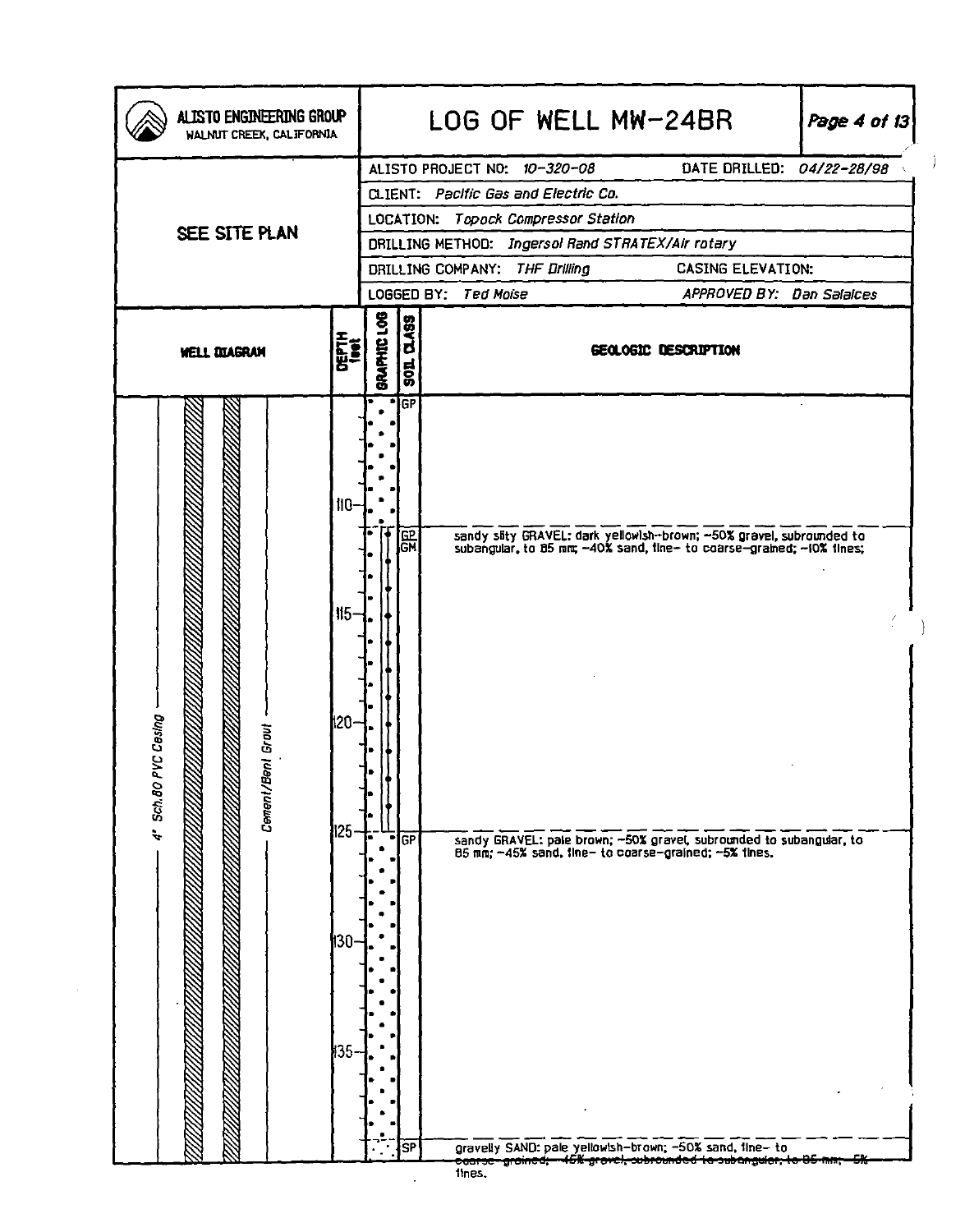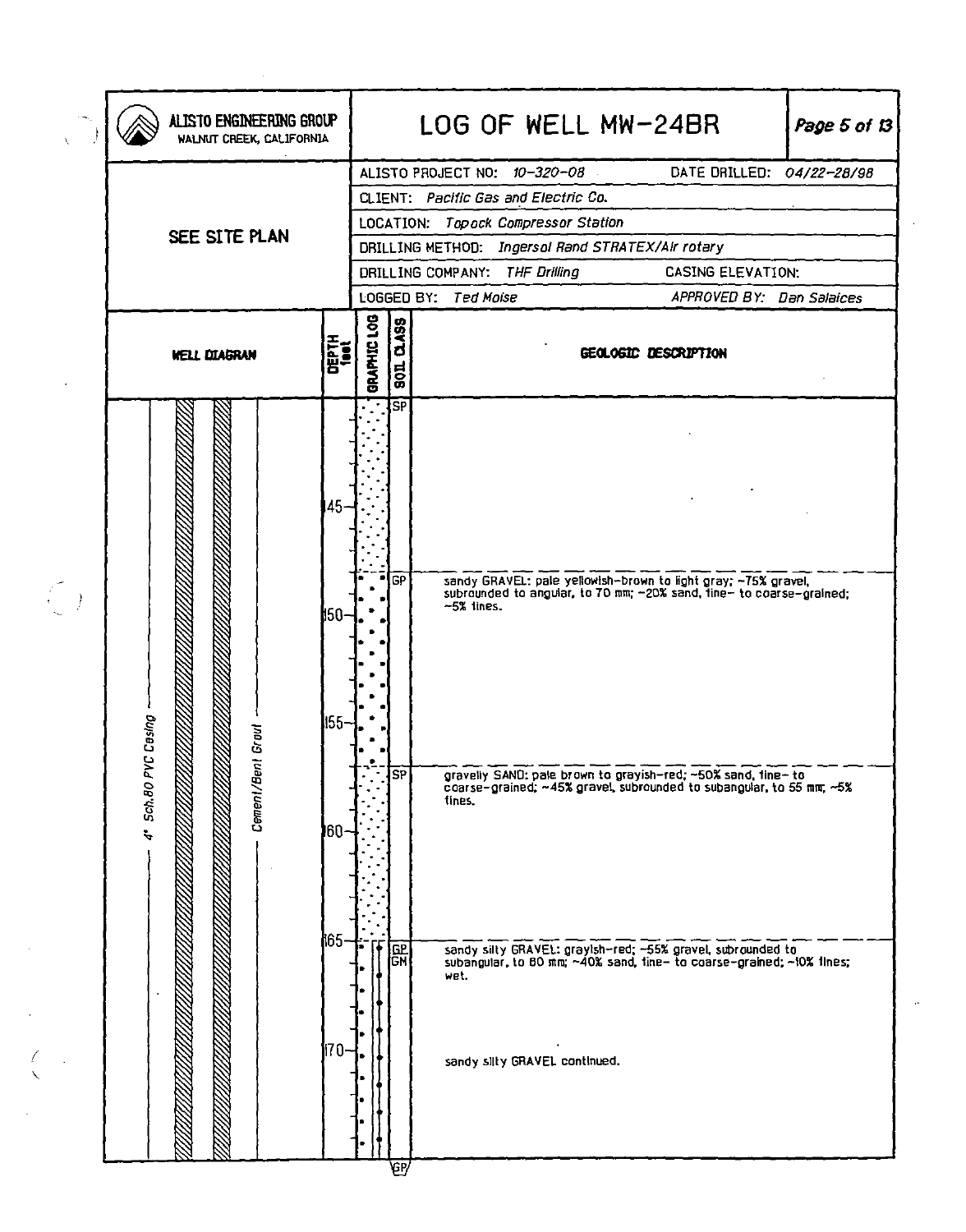| ALISTO ENGINEERING GROUP<br>WALNUT CREEK, CALIFORNIA |                                              |                                      |                                          | LOG OF WELL MW-24BR                                                                                                                                                                                                                                                                                                                                                                                                                                                                                                                                                                                                                                                                                                         |                           | Page 6 of 13 |  |  |  |  |
|------------------------------------------------------|----------------------------------------------|--------------------------------------|------------------------------------------|-----------------------------------------------------------------------------------------------------------------------------------------------------------------------------------------------------------------------------------------------------------------------------------------------------------------------------------------------------------------------------------------------------------------------------------------------------------------------------------------------------------------------------------------------------------------------------------------------------------------------------------------------------------------------------------------------------------------------------|---------------------------|--------------|--|--|--|--|
|                                                      |                                              |                                      |                                          | ALISTO PROJECT NO: 10-320-08                                                                                                                                                                                                                                                                                                                                                                                                                                                                                                                                                                                                                                                                                                | DATE DRILLED: 04/22-28/98 |              |  |  |  |  |
|                                                      |                                              | CLIENT: Pacific Gas and Electric Co. |                                          |                                                                                                                                                                                                                                                                                                                                                                                                                                                                                                                                                                                                                                                                                                                             |                           |              |  |  |  |  |
| SEE SITE PLAN                                        |                                              | LOCATION: Topock Compressor Station  |                                          |                                                                                                                                                                                                                                                                                                                                                                                                                                                                                                                                                                                                                                                                                                                             |                           |              |  |  |  |  |
|                                                      |                                              |                                      |                                          | DRILLING METHOD: Ingersol Rand STRATEX/Air rotary                                                                                                                                                                                                                                                                                                                                                                                                                                                                                                                                                                                                                                                                           |                           |              |  |  |  |  |
|                                                      |                                              |                                      |                                          | BRILLING COMPANY: THE Drilling                                                                                                                                                                                                                                                                                                                                                                                                                                                                                                                                                                                                                                                                                              | <b>CASING ELEVATION:</b>  |              |  |  |  |  |
|                                                      |                                              |                                      |                                          | LOGGED BY:<br>Ted Moise                                                                                                                                                                                                                                                                                                                                                                                                                                                                                                                                                                                                                                                                                                     | APPROVED BY: Dan Salaices |              |  |  |  |  |
| <b>WELL DIAGRAN</b>                                  | DEPTH<br>1941                                | <b>GRAPHIC LOG</b>                   | <b>SOL 01.89</b>                         |                                                                                                                                                                                                                                                                                                                                                                                                                                                                                                                                                                                                                                                                                                                             | GEOLOGIC DESCRIPTION      |              |  |  |  |  |
| VC Casing<br>nl Grout<br>4' Sch.BOP<br>Cement/Be     | 180.<br>JB5.<br>190.<br>∦95∙<br>!00-<br>205. | o)                                   | GP<br>SP<br><b>GP</b><br><b>SP</b><br>GP | sandy GRAVEL: graytsh-red; ~50% gravel, subrounded to angular, to 85<br>mm; -45% sand, line- to coarse-grained; -5% tines.<br>gravelly SAND: pale brown to pale yellowish-brown; ~55% sand, fine- to<br>coarse-grained: ~40 gravel, subrounded to angular, to 70 mm; ~5%<br>tines.<br>sandy GRAVEL: pale red to pale reddish-brown; ~55% gravel,<br>subrounded to angular, to 70 mm; ~45% sand, fine- to coarse-grained.<br>gravelly SAND: pale brown to pale yellowish-brown; ~55% sand, fine- to<br>coarse-grained, ~40% gravel, subrounded to angular, to 70 mm; ~5%<br>lines.<br>sandy GRAVEL: grayish red to pale red; ~80% gravel, subrounded to<br>angular, to 70 nm; -35% sand, tine- to coarse-grained; -5% lines. |                           |              |  |  |  |  |
|                                                      |                                              |                                      |                                          | Color change at 209.5 feet to grayish-red to dark reddish-brown; ~70%<br>पावरस्ट ~ट5% ऽवाण                                                                                                                                                                                                                                                                                                                                                                                                                                                                                                                                                                                                                                  |                           |              |  |  |  |  |

 $\bar{L}$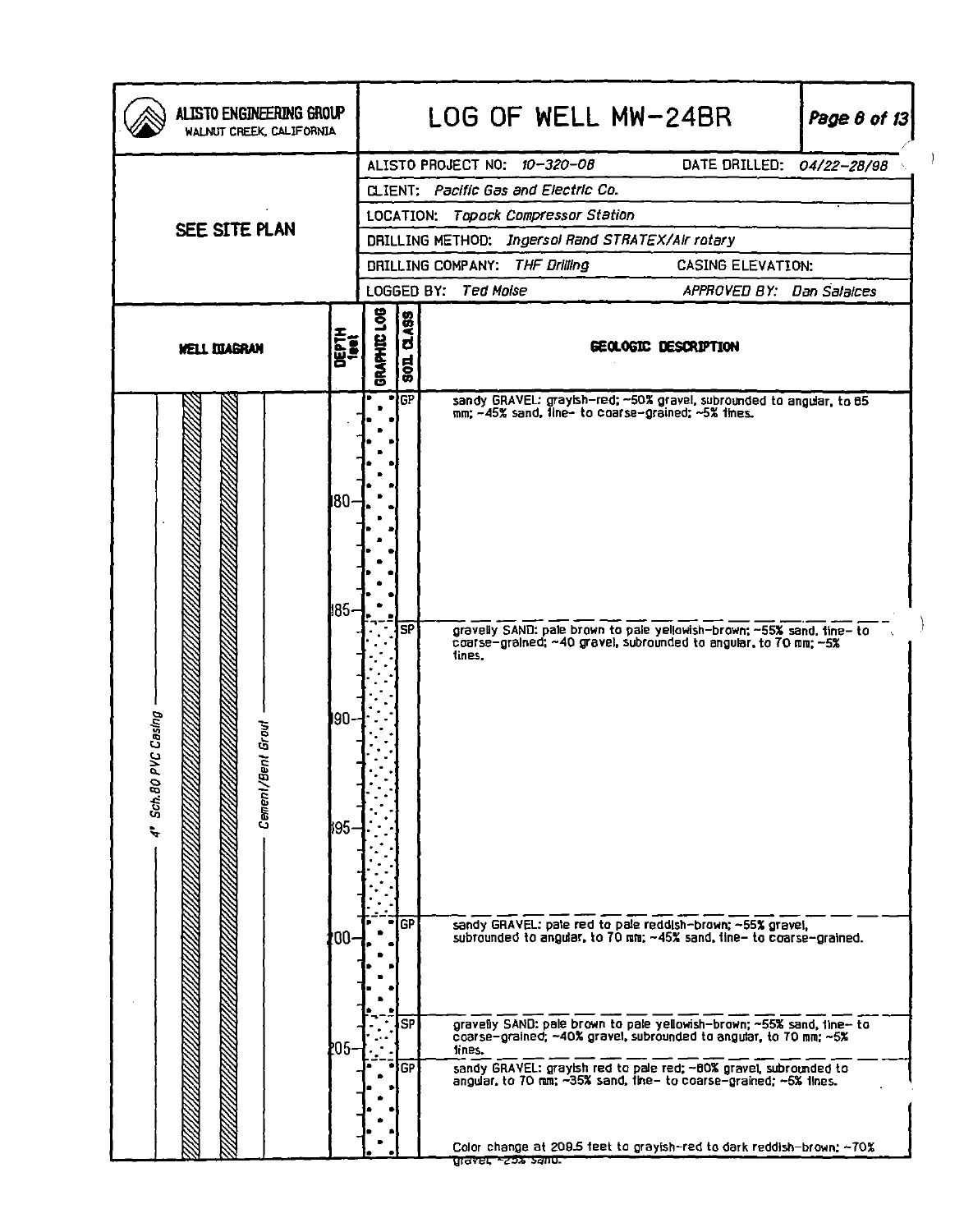|                         | ALISTO ENGINEERING GROUP<br>WALNUT CREEK, CALIFORNIA |                                             |             |                        |                                                                                         | LOG OF WELL MW-24BR                                                                                                                                                       | Page 7 of 13 |
|-------------------------|------------------------------------------------------|---------------------------------------------|-------------|------------------------|-----------------------------------------------------------------------------------------|---------------------------------------------------------------------------------------------------------------------------------------------------------------------------|--------------|
|                         |                                                      |                                             |             |                        | ALISTO PROJECT NO: 10-320-08                                                            | DATE DRILLED: 04/22-28/98                                                                                                                                                 |              |
|                         |                                                      |                                             |             |                        | CLIENT: Pacific Gas and Electric Co.                                                    |                                                                                                                                                                           |              |
|                         | SEE SITE PLAN                                        |                                             |             |                        | LOCATION: Topock Compressor Station                                                     |                                                                                                                                                                           |              |
|                         |                                                      |                                             |             |                        |                                                                                         | DRILLING METHOD: Ingersol Rand STRATEX/Air rotary                                                                                                                         |              |
|                         |                                                      |                                             |             |                        | DRILLING COMPANY: THE Drilling                                                          | <b>CASING ELEVATION:</b>                                                                                                                                                  |              |
|                         |                                                      |                                             |             |                        | LOGGED BY: Ted Moise                                                                    | APPROVED BY: Dan Salaices                                                                                                                                                 |              |
|                         | <b>WELL DIAGRAM</b>                                  | <b>DEPTH</b>                                | GRAPHIC LOG | son a Ass              |                                                                                         | GEOLOGIC DESCRIPTION                                                                                                                                                      |              |
| aus<br>4' Sch.80 PVC Ca | Cement/Bent Grout                                    | 1215<br>Ł20-<br>P25<br>Þ30-<br>≹35-<br>≬40- |             | <b>GP</b><br><b>SP</b> | At 214.5 feet cobble, angular, 100 mm<br>sandy GRAVEL continued.<br>gravels, very hard. | gravelly SAND: grayish-red; ~85% sand, fine- to coarse-grained; ~35%<br>gravel, subrounded to subangular.<br>RED FANGLOMERATE (rock): gray(sh-red; comprised of sands and |              |

 $\label{eq:2.1} \frac{1}{\sqrt{2}}\int_{\mathbb{R}^3}\frac{1}{\sqrt{2}}\left(\frac{1}{\sqrt{2}}\right)^2\frac{1}{\sqrt{2}}\left(\frac{1}{\sqrt{2}}\right)^2\frac{1}{\sqrt{2}}\left(\frac{1}{\sqrt{2}}\right)^2.$ 

Ŷ,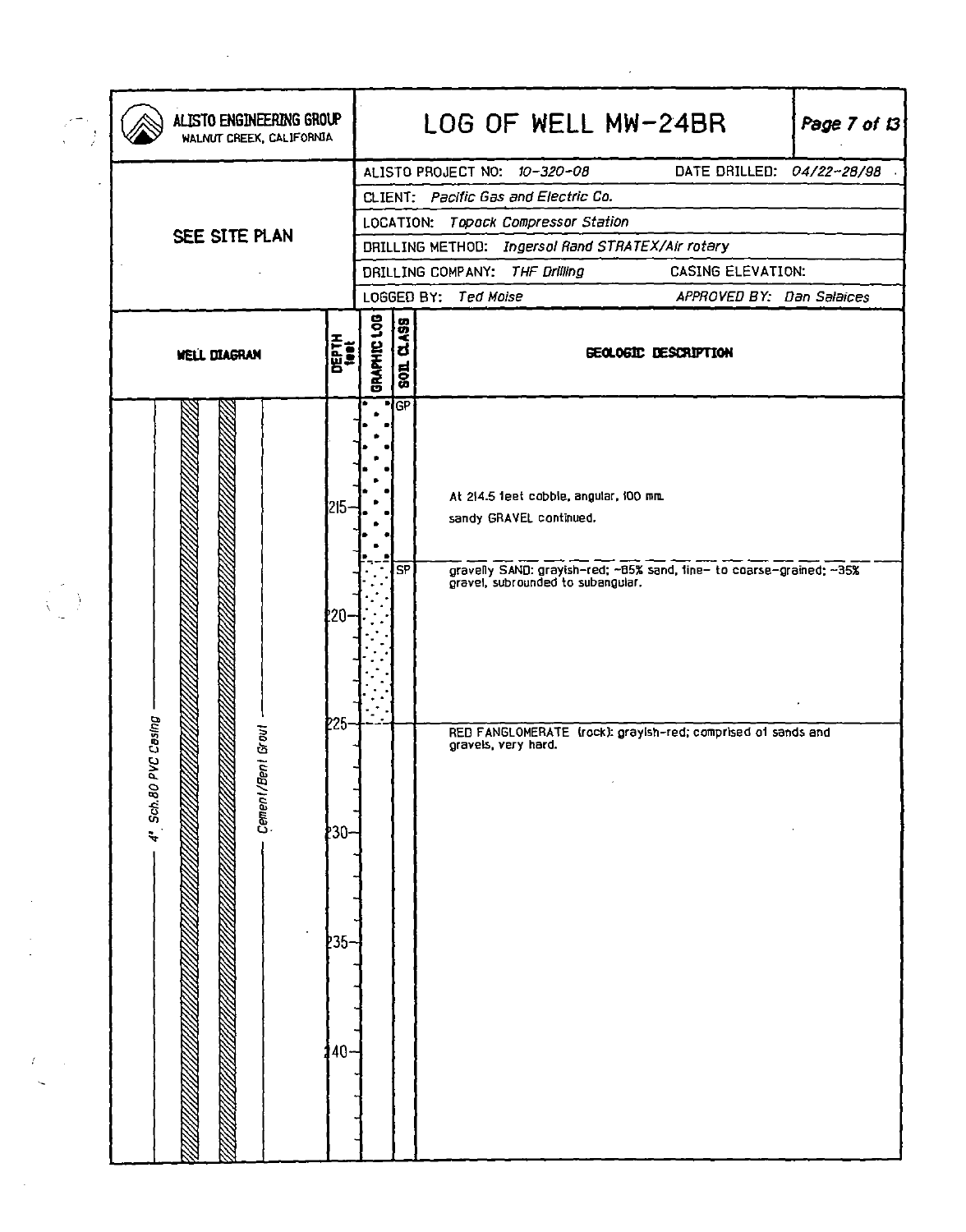| ALISTO ENGINEERING GROUP<br>WALNUT CREEK, CALIFORNIA |                                              |                                 | LOG OF WELL MW-24BR                                        | Page 8 of $13$ |
|------------------------------------------------------|----------------------------------------------|---------------------------------|------------------------------------------------------------|----------------|
|                                                      |                                              |                                 | DATE DRILLED: 04/22-28/98<br>ALISTO PROJECT NO: 10-320-08  |                |
|                                                      |                                              |                                 | CLIENT: Pacific Gas and Electric Co.                       |                |
| SEE SITE PLAN                                        |                                              |                                 | LOCATION: Topock Compressor Station                        |                |
|                                                      |                                              |                                 | DRILLING METHOD: Ingersol Rand STRATEX/Air rotary          |                |
|                                                      |                                              |                                 | <b>CASING ELEVATION:</b><br>DRILLING COMPANY: THF Drilling |                |
|                                                      |                                              |                                 | LOGGED BY: Ted Maise<br>APPROVED BY: Dan Salaices          |                |
| <b>WELL DIAGRAM</b>                                  | DEPTH<br>Loot                                | GRAPHIC LOG<br><b>SOL CLASS</b> | GEOLOGIC DESCRIPTION                                       |                |
| Casing<br>Gr out<br>4' Sch.80 PVC<br>Cement/Bent     | 150-<br>≹55-<br>060-<br>∤65-<br>170-<br>275- |                                 | RED FANGOLMERATE continued.                                |                |

 $\bar{Y}$ 

 $\cdot$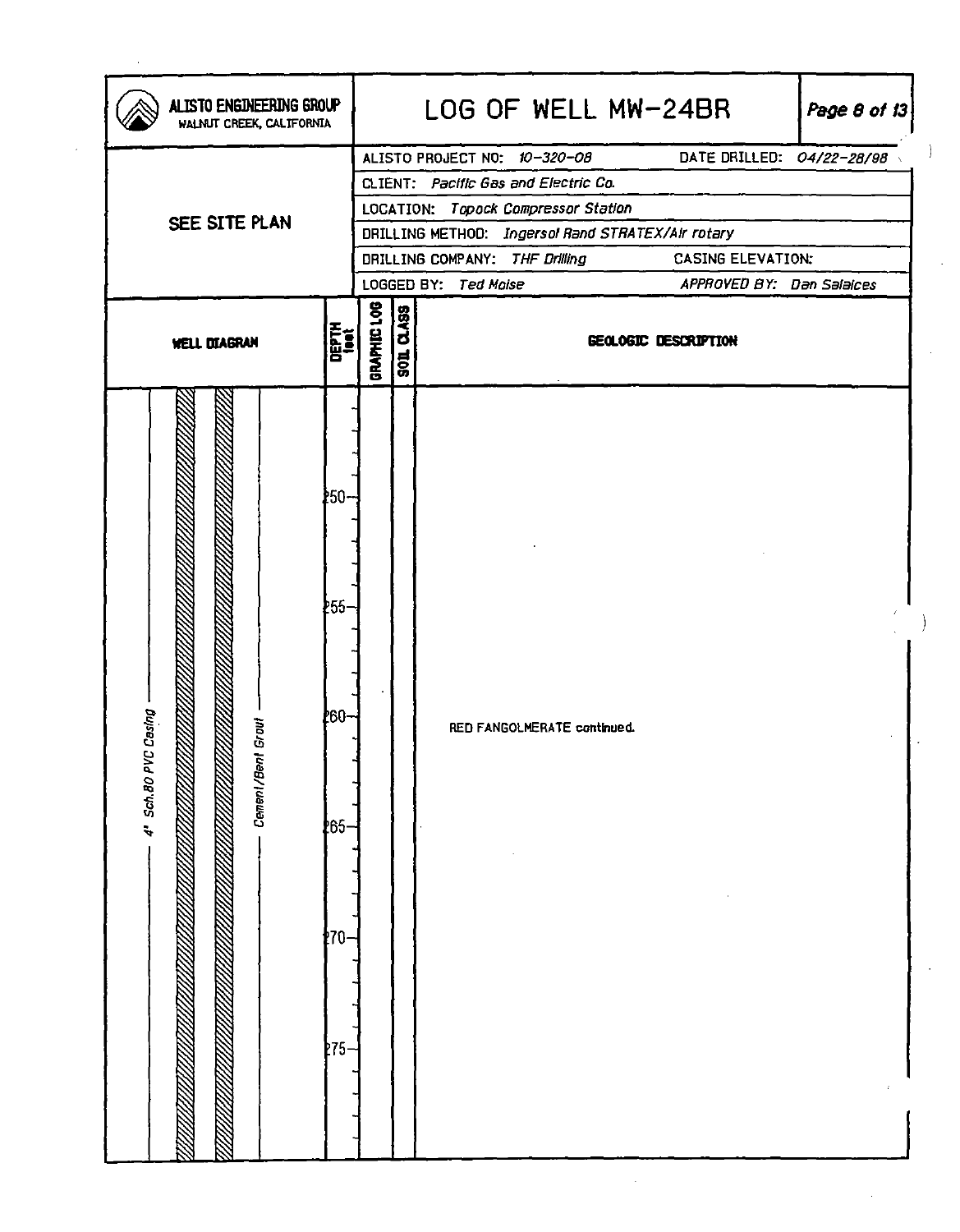|                                        | ALISTO ENGINEERING GROUP<br>WALNUT CREEK, CALIFORNIA |                                                                     |                                     |                                                   | LOG OF WELL MW-24BR                  |                           | Page $9$ of 13 |  |  |  |
|----------------------------------------|------------------------------------------------------|---------------------------------------------------------------------|-------------------------------------|---------------------------------------------------|--------------------------------------|---------------------------|----------------|--|--|--|
|                                        |                                                      |                                                                     |                                     |                                                   | ALISTO PROJECT NO: 10-320-08         | DATE DRILLED: 04/22-28/98 |                |  |  |  |
|                                        |                                                      |                                                                     |                                     |                                                   | CLIENT: Pacific Gas and Electric Co. |                           |                |  |  |  |
|                                        | SEE SITE PLAN                                        |                                                                     | LOCATION: Topock Compressor Station |                                                   |                                      |                           |                |  |  |  |
|                                        |                                                      |                                                                     |                                     | DRILLING METHOD: Ingersol Rand STRATEX/Air rotary |                                      |                           |                |  |  |  |
|                                        |                                                      |                                                                     |                                     | DRILLING COMPANY: THF Drilling                    | <b>CASING ELEVATION:</b>             |                           |                |  |  |  |
|                                        |                                                      |                                                                     |                                     |                                                   | LOGGED BY: Ted Moise                 | APPROVED BY: Dan Salaices |                |  |  |  |
|                                        | <b>WELL DIAGRAN</b>                                  | DEPTH<br>Liet                                                       | BRAPHIC LOB                         | <b>SOIL CLASS</b>                                 |                                      | GEOLOGIC DESCRIPTION      |                |  |  |  |
| $\begin{pmatrix} 1 \\ 1 \end{pmatrix}$ | /C Casing<br>Cement/Bent Grout<br>4' Sch. 80 P       | <b>285-</b><br><b>2</b> 90-<br><b>05-</b><br>\$00-<br>\$05-<br>310- |                                     |                                                   | RED FANGOLMERATE continued.          |                           |                |  |  |  |

 $\begin{pmatrix} 1 & 1 \\ 1 & 1 \end{pmatrix}$ 

 $\begin{pmatrix} 1 & 1 \\ 1 & 1 \\ 1 & 1 \end{pmatrix}$ 

ł,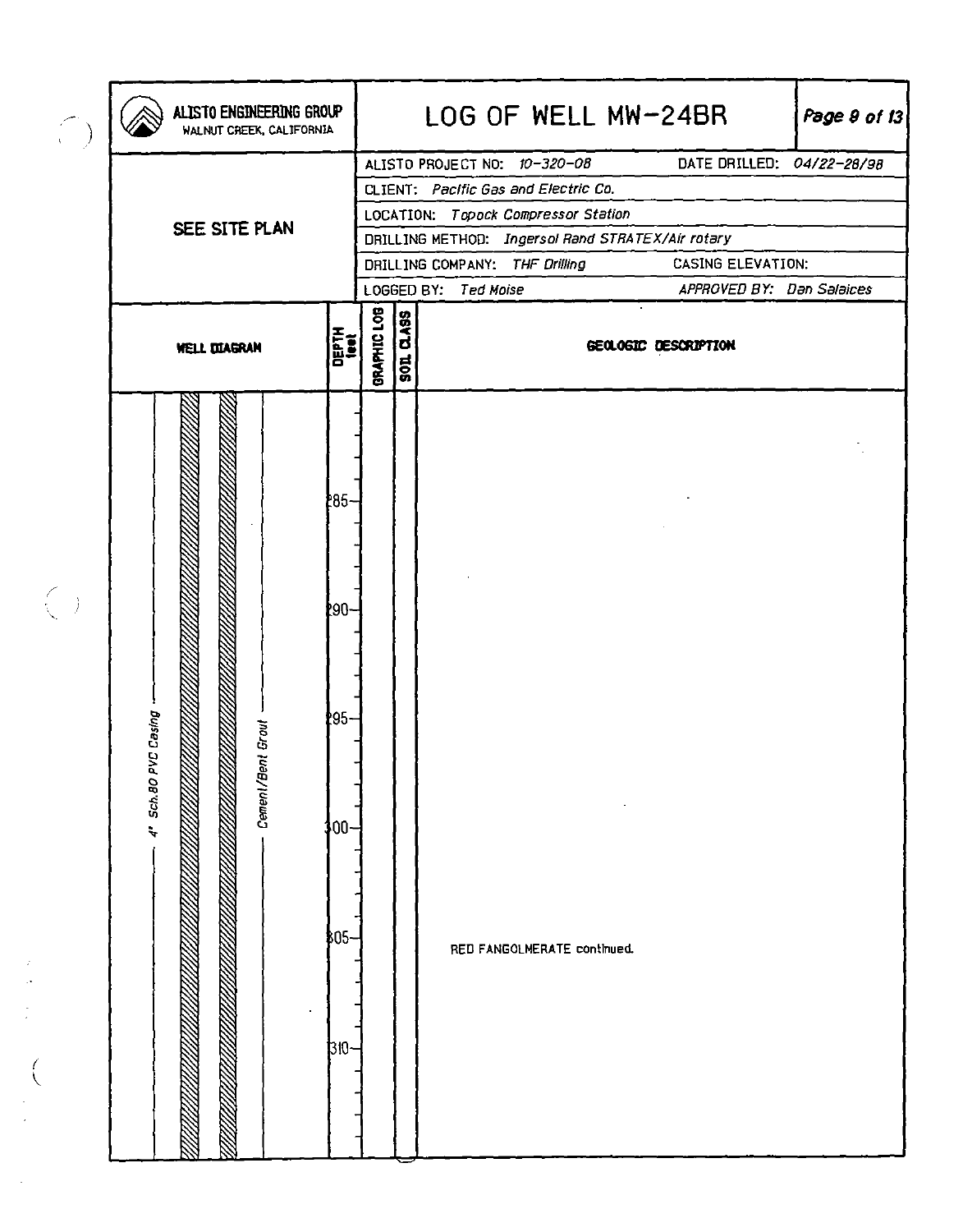| ALISTO ENGINEERING GROUP<br>WALNUT CREEK, CALIFORNIA |                   |               |             |               | LOG OF WELL MW-24BR                               |                           | Page 10 of 13 |
|------------------------------------------------------|-------------------|---------------|-------------|---------------|---------------------------------------------------|---------------------------|---------------|
|                                                      |                   |               |             |               | ALISTO PROJECT NO: 10-320-08                      | DATE DRILLED: 04/22-28/98 |               |
|                                                      |                   |               |             |               | CLIENT: Pacific Gas and Electric Co.              |                           |               |
| SEE SITE PLAN                                        |                   |               |             |               | LOCATION: Topock Compressor Station               |                           |               |
|                                                      |                   |               |             |               | DRILLING METHOD: Ingersal Rand STRATEX/Air rotary |                           |               |
|                                                      |                   |               |             |               | DRILLING COMPANY: THF Drilling                    | <b>CASING ELEVATION:</b>  |               |
|                                                      |                   |               |             |               | LOGGED BY: Ted Moise                              | APPROVED BY: Dan Salaices |               |
| <b>WELL DIAGRAN</b>                                  |                   | DEPTH<br>1001 | GRAPHIC LOG | 0.499<br>1000 |                                                   | GEOLOGIC DESCRIPTION      |               |
|                                                      |                   |               |             |               | SANDSTONE: pale yellowsh-brown.                   |                           |               |
|                                                      |                   |               |             |               | RED FANGLOMERATE (rock): grayish-red.             |                           |               |
|                                                      |                   | 320-          |             |               |                                                   |                           |               |
|                                                      |                   |               |             |               |                                                   |                           |               |
|                                                      |                   |               |             |               |                                                   |                           |               |
|                                                      |                   |               |             |               |                                                   |                           |               |
|                                                      |                   | B25-          |             |               |                                                   |                           |               |
|                                                      |                   |               |             |               |                                                   |                           |               |
|                                                      |                   |               |             |               |                                                   |                           |               |
|                                                      |                   |               |             |               |                                                   |                           |               |
| /C Casing                                            |                   | 30-           |             |               |                                                   |                           |               |
|                                                      | Cement/Bent Grout |               |             |               |                                                   |                           |               |
| 4" Sch.80 P<br>巡<br>77 (11)                          |                   |               |             |               |                                                   |                           |               |
|                                                      |                   |               |             |               |                                                   |                           |               |
|                                                      |                   | ₿35-          |             |               |                                                   |                           |               |
|                                                      |                   |               |             |               |                                                   |                           |               |
|                                                      |                   |               |             |               |                                                   |                           |               |
|                                                      |                   |               |             |               |                                                   |                           |               |
|                                                      |                   | 40-           |             |               |                                                   |                           |               |
|                                                      |                   |               |             |               |                                                   |                           |               |
|                                                      |                   |               |             |               |                                                   |                           |               |
|                                                      |                   | .45∤          |             |               |                                                   |                           |               |
|                                                      |                   |               |             |               |                                                   |                           |               |
|                                                      |                   |               |             |               |                                                   |                           |               |
|                                                      |                   |               |             |               |                                                   |                           |               |
|                                                      |                   |               |             |               |                                                   |                           |               |

 $\label{eq:2} \frac{1}{2} \sum_{i=1}^n \frac{1}{2} \sum_{j=1}^n \frac{1}{2} \sum_{j=1}^n \frac{1}{2} \sum_{j=1}^n \frac{1}{2} \sum_{j=1}^n \frac{1}{2} \sum_{j=1}^n \frac{1}{2} \sum_{j=1}^n \frac{1}{2} \sum_{j=1}^n \frac{1}{2} \sum_{j=1}^n \frac{1}{2} \sum_{j=1}^n \frac{1}{2} \sum_{j=1}^n \frac{1}{2} \sum_{j=1}^n \frac{1}{2} \sum_{j=1}^n \frac{1}{$ 

 $\mathcal{L}_{\text{max}}$ 

 $\frac{1}{2}$  .

 $\sim 10^{-11}$ 

 $\begin{pmatrix} 1 \\ 0 \\ 0 \\ 0 \end{pmatrix}$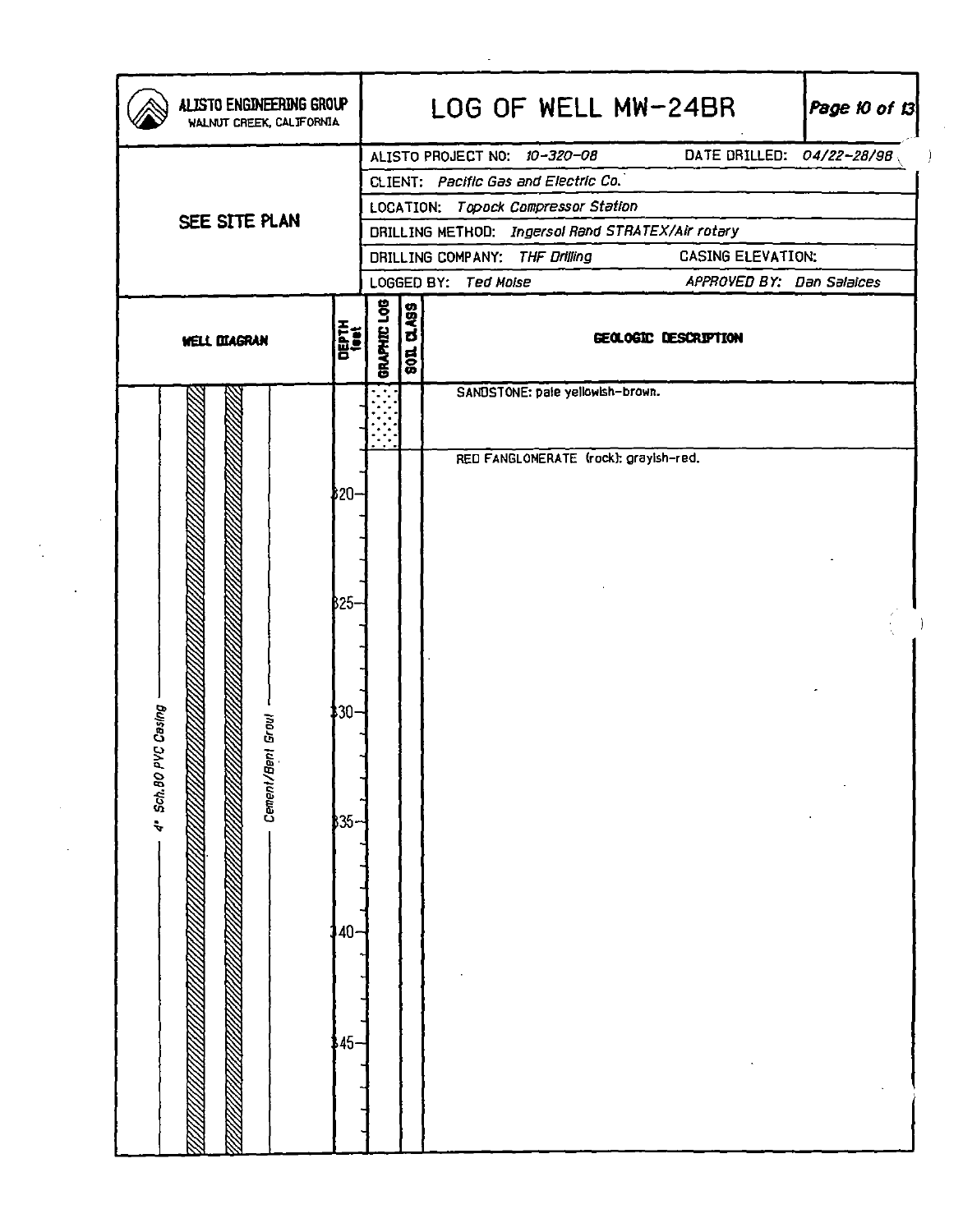|                                                   | ALISTO ENGINEERING GROUP<br>WALNUT CREEK, CALIFORNIA                                                                                                                                                                                                       |                             |                                      |                  | LOG OF WELL MW-24BR                                       | Page 11 of 13 |  |  |  |  |
|---------------------------------------------------|------------------------------------------------------------------------------------------------------------------------------------------------------------------------------------------------------------------------------------------------------------|-----------------------------|--------------------------------------|------------------|-----------------------------------------------------------|---------------|--|--|--|--|
|                                                   |                                                                                                                                                                                                                                                            |                             |                                      |                  | DATE DRILLED: 04/22-28/98<br>ALISTO PROJECT NO: 10-320-08 |               |  |  |  |  |
|                                                   |                                                                                                                                                                                                                                                            |                             | CLIENT: Pacific Gas and Electric Co. |                  |                                                           |               |  |  |  |  |
|                                                   | SEE SITE PLAN                                                                                                                                                                                                                                              |                             |                                      |                  | LOCATION: Topock Compressor Station                       |               |  |  |  |  |
|                                                   |                                                                                                                                                                                                                                                            |                             |                                      |                  | DRILLING METHOD: Ingersol Rand STRATEX/Air rotary         |               |  |  |  |  |
|                                                   |                                                                                                                                                                                                                                                            |                             |                                      |                  | CASING ELEVATION:<br>DRILLING COMPANY: THE Drilling       |               |  |  |  |  |
|                                                   |                                                                                                                                                                                                                                                            |                             |                                      |                  | LOGGED BY: Ted Molse<br>APPROVED BY: Dan Salaices         |               |  |  |  |  |
|                                                   | <b>WELL DIAGRAM</b>                                                                                                                                                                                                                                        | <b>DEPTH</b><br><b>Leat</b> | GRAPHIC LOG                          | <b>SOL CLASS</b> | GEOLOGIC DESCRIPTION                                      |               |  |  |  |  |
|                                                   |                                                                                                                                                                                                                                                            |                             |                                      |                  | RED FANGOLNERATE continued.                               |               |  |  |  |  |
| $\left(\begin{array}{c} 1 \ 1 \end{array}\right)$ | Cement/Bent Grout<br>4" Sch.80 PVC Casing                                                                                                                                                                                                                  | \$55−<br>160-<br>165-       |                                      |                  |                                                           |               |  |  |  |  |
|                                                   | isteration of the control of the control of the control of the control of the control of the control of the co<br>Control of the control of the control of the control of the control of the control of the control of the contro<br>Bentante<br>113333333 | 370-<br>)∛75–               |                                      |                  |                                                           |               |  |  |  |  |
|                                                   | Colorado IOx20 Sand                                                                                                                                                                                                                                        | -08\$                       |                                      |                  | SANDSTONE: pale yellowsh-brown.                           |               |  |  |  |  |

 $\frac{1}{2} \left( \frac{1}{2} \right)$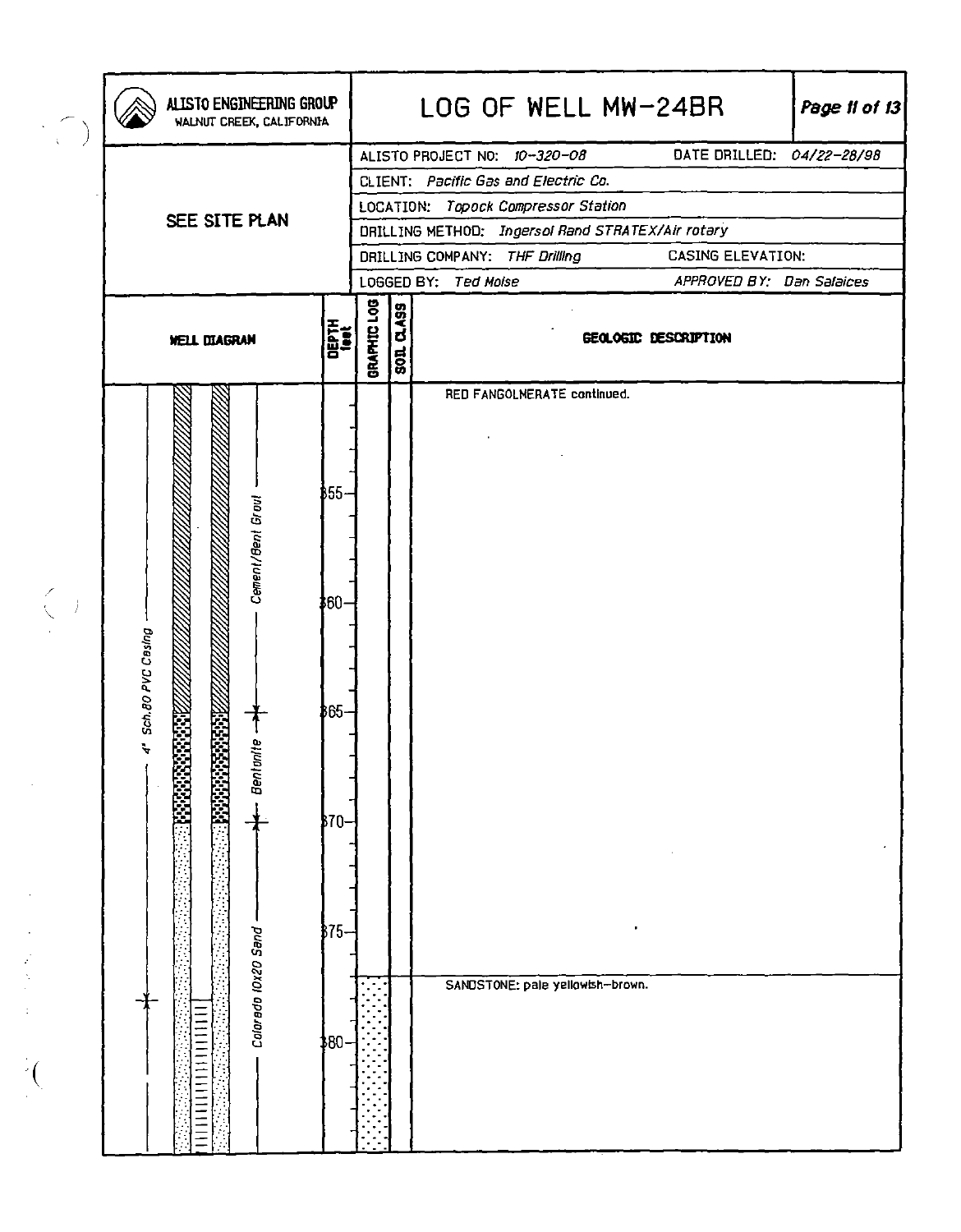| ALISTO ENGINEERING GROUP<br>WALNUT CREEK, CALIFORNIA           |                                              |                                                           |                                         | LOG OF WELL MW-24BR                                           |                           | Page 12 of 13 |  |  |  |  |
|----------------------------------------------------------------|----------------------------------------------|-----------------------------------------------------------|-----------------------------------------|---------------------------------------------------------------|---------------------------|---------------|--|--|--|--|
|                                                                |                                              | DATE DRILLED: 04/22-28/98<br>ALISTO PROJECT NO: 10-320-08 |                                         |                                                               |                           |               |  |  |  |  |
|                                                                |                                              |                                                           |                                         | CLIENT: Pacific Gas and Electric Co.                          |                           |               |  |  |  |  |
|                                                                |                                              |                                                           | LOCATION: Topock Compressor Station     |                                                               |                           |               |  |  |  |  |
| SEE SITE PLAN                                                  |                                              |                                                           |                                         | DRILLING METHOD: Ingersol Rand STRATEX/Air rotary             |                           |               |  |  |  |  |
|                                                                |                                              |                                                           |                                         | DRILLING COMPANY: THE Drilling                                | <b>CASING ELEVATION:</b>  |               |  |  |  |  |
|                                                                |                                              |                                                           |                                         | LOGGED BY: Ted Moise                                          | APPROVED BY: Dan Salaices |               |  |  |  |  |
| <b>WELL DIAGRAM</b>                                            | <b>DEPTH</b><br>Lead                         | <b>GRAPHIC LOG</b>                                        | <b>SBV D</b><br>$\overline{\mathbf{g}}$ |                                                               | GEOLOGIC DESCRIPTION      |               |  |  |  |  |
| .020-Inch slot<br>Coloredo IOx20 Send<br>4' PVC Screen 0<br>₫. | )90-<br>₿95∙<br>-00 <br>05-<br>410-<br>.415− |                                                           |                                         | SANDSTONE continued.<br>RED FANGLOMERATE (rock): graylsh-red. |                           |               |  |  |  |  |

 $\big\}$  .